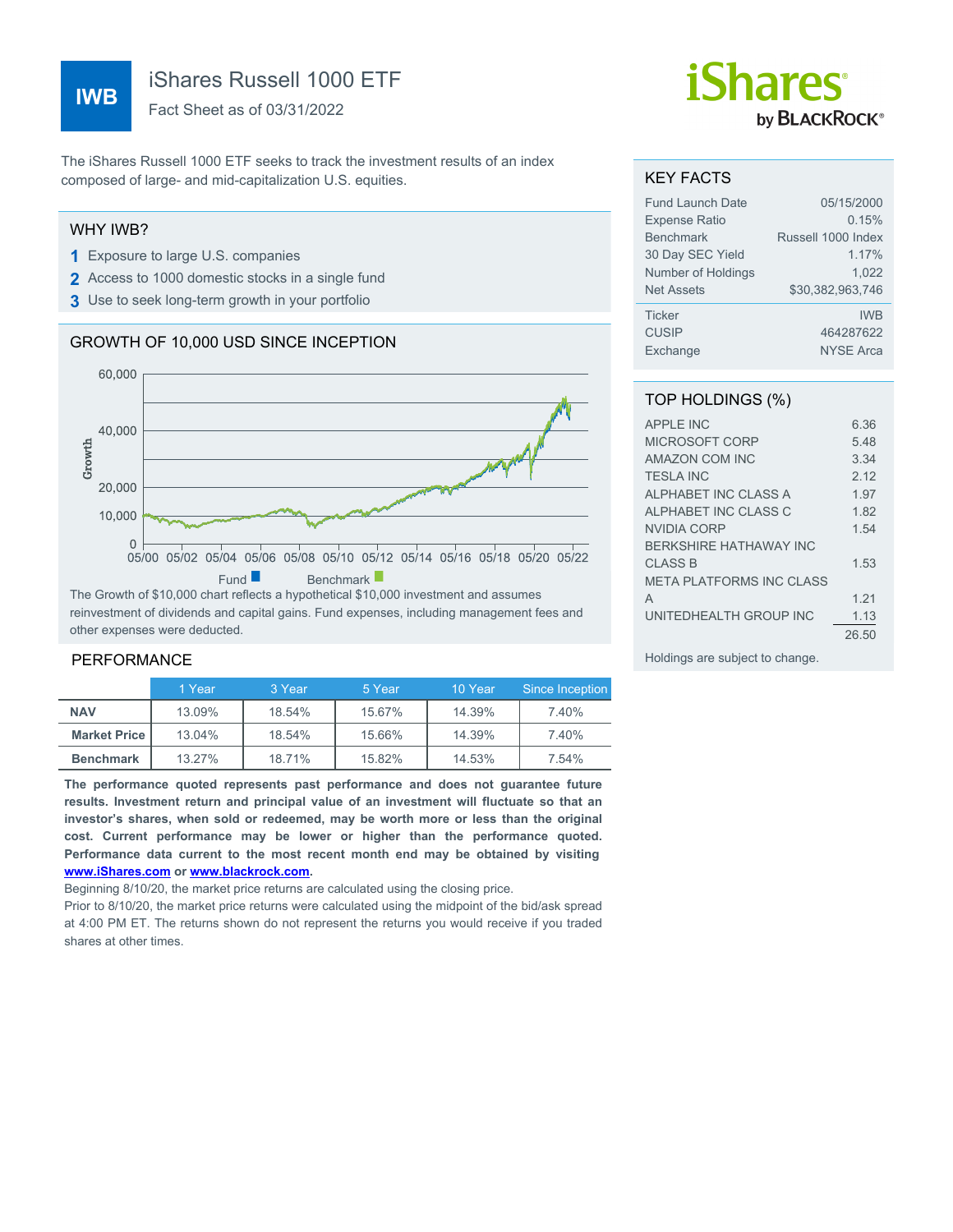#### TOP SECTORS (%)

| Information Technology        | 27.99% |
|-------------------------------|--------|
| <b>Health Care</b>            | 13.32% |
| <b>Consumer Discretionary</b> | 11.85% |
| Financials                    | 11.44% |
| Communication                 | 8.82%  |
| Industrials                   | 8.50%  |
| <b>Consumer Staples</b>       | 5.78%  |
| Energy                        | 3.72%  |
| <b>Real Estate</b>            | 3.29%  |
| Utilities                     | 2.67%  |
| <b>Materials</b>              | 2.46%  |
| Cash and/or Derivatives       | 0.22%  |
|                               |        |

#### FUND CHARACTERISTICS

| Beta vs. S&P 500 (3y)     | 103    |
|---------------------------|--------|
| Standard Deviation (3yrs) | 18.28% |
| <b>Price to Earnings</b>  | 21.78  |
| Price to Book Ratio       | 4.20   |
|                           |        |

## FEES AND EXPENSES BREAKDOWN

| <b>Expense Ratio</b>             |          | 0.15% |
|----------------------------------|----------|-------|
| Management Fee                   | 0.15%    |       |
| Acquired Fund Fees and Expenses  | $0.00\%$ |       |
| Foreign Taxes and Other Expenses | $0.00\%$ |       |

#### **GLOSSARY**

**Beta** is a measure of the tendency of securities to move with the market as a whole. A beta of 1 indicates that the security's price will move with the market. A beta less than 1 indicates the security tends to be less volatile than the market, while a beta greater than 1 indicates the security is more volatile than the market.

**The price to earnings ratio (P/E)** is a fundamental measure used to determine if an investment is valued appropriately. Each holding's P/E is the latest closing price divided by the latest fiscal year's earnings per share. Negative P/E ratios are excluded from this calculation. For hedged funds, the underlying fund's value is shown.

**The price to book (P/B)** value ratio is a fundamental measure used to determine if an investment is valued appropriately. The book value of a company is a measure of how much a company's assets are worth assuming the company's debts are paid off. Each holding's P/B is the latest closing price divided by the latest fiscal year's book value per share. Negative book values are excluded from this calculation. For hedged funds, the underlying fund's value is shown.

Want to learn more? www.iShares.com **B** www.blackrockblog.com **W** @iShares

**Carefully consider the Fund's investment objectives, risk factors, and charges and expenses before investing. This and other information can be found in the Fund's prospectus, and if available, summary prospectus, which may be obtained by calling 1-800-iShares (1-800-474-2737) or by visiting www.iShares.com or www.blackrock.com. Read the prospectus carefully before investing.**

#### **Investing involves risk, including possible loss of principal.**

Diversification may not protect against market risk or loss of principal. Shares of ETFs are bought and sold at market price (not NAV) and are not individually redeemed from the fund. Any applicable brokerage commissions will reduce returns.

**Index returns are for illustrative purposes only. Index performance returns do not reflect any management fees, transaction costs or expenses. Indexes are unmanaged and one cannot invest directly in an index. Past performance does not guarantee future results.**

"Acquired Fund Fees and Expenses" reflect the Fund's pro rata share of the indirect fees and expenses incurred by investing in one or more acquired funds, such as mutual funds, business development companies, or other pooled investment vehicles. AFFE are reflected in the prices of the acquired funds and thus included in the total returns of the Fund.

The iShares Funds are distributed by BlackRock Investments, LLC (together with its affiliates, "BlackRock").

The Russell Index is a trademark of Russell Investment Group and has been licensed for use by BlackRock. The iShares Funds are not sponsored, endorsed, issued, sold or promoted by Russell Investment Group. Nor does this company make any representation regarding the advisability of investing in the Funds. BlackRock is not affiliated with the company listed above.

© 2022 BlackRock. All rights reserved. **iSHARES**, **iBONDS** and **BLACKROCK** are registered trademarks of BlackRock Inc, or its subsidiaries. All other marks are the property of their respective owners.

FOR MORE INFORMATION, VISIT WWW.ISHARES.COM OR CALL 1-800 ISHARES (1-800-474-2737)

iS-IWB-F0322